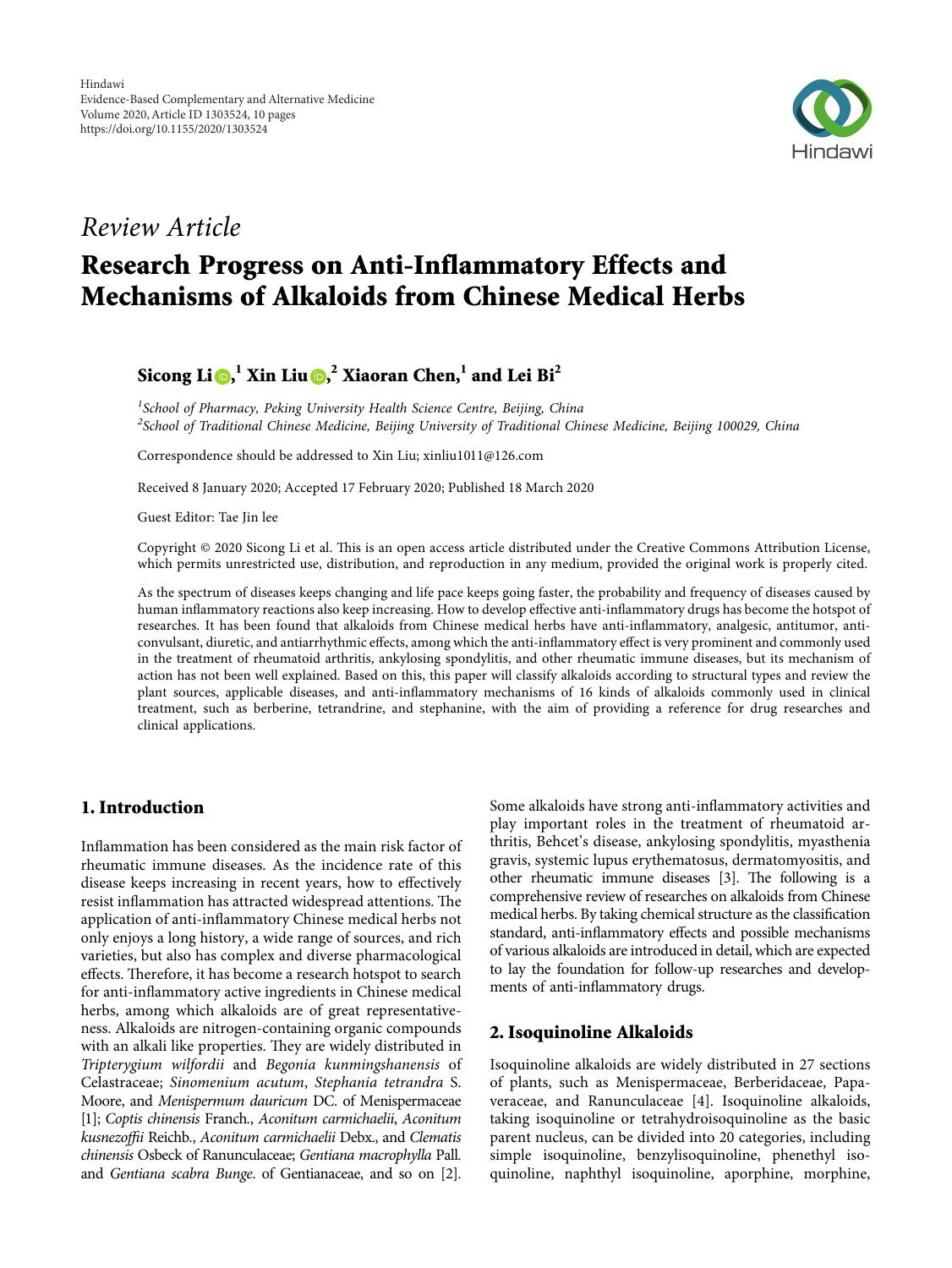phenanthridine, and pyrrolidine. Isoquinoline alkaloids have anti-inflammatory, analgesic, spasmolysis, antibacterial, and relieving asthma effects [[5\]](#page-6-0). Among them, berberine, tetrandrine, dauricine, sinomenine, lycorine, and stephanine have good anti-inflammatory effects.

*2.1. Berberine.* Berberine, a kind of benzylisoquinoline alkaloid extracted from the rhizome of *Coptis chinensis* Franch., the bark of *Phellodendron chinensis* Schneid., and *Daemonorops margaritae* (Hance) Becc. [[6\]](#page-6-0), has therapeutic effects on rheumatoid arthritis, delayed type hypersensitivity, ulcerative colitis, autoimmune tubulointerstitial nephritis, and other rheumatic autoimmune diseases [\[7\]](#page-6-0). 8 mg/ kg of berberine subcutaneously injected to rats can inhibit rats' paw swelling induced by carrageenan and mice's auricle swelling induced by xylene. Intraperitoneal injection of berberine (50 mg/kg) can inhibit the increased skin capillary permeability caused by histamine [\[8](#page-6-0)].

Intraperitoneal injection of 30 mg/kg of berberine for 8 days can inhibit the increased prostaglandin E2 (PGE2) in paw swelling mice induced by formalin [\[9](#page-6-0)]. The mechanism is that berberine can inhibit PGE2 synthesis by reducing the concentration of cyclooxygenase-2 (COX-2). Oral administration of berberine (1.5 mg/ml) can inhibit the delayed hypersensitivity induced by dinitrofluorobenzene in mice [\[10](#page-6-0)], by means of inhibiting the production and secretion of interferon-*c*, interleukin-1 (IL-1), tumor necrosis factor (TNF-*α*), interleukin-2 (IL-2), interleukin-8 (IL-8), interleukin-6 (IL-6), and monocyte chemotactic protein-1 (MCP-1) [\[11](#page-6-0)]. Berberine has a therapeutic effect on autoimmune nephritis of rats induced by alloantigens, such as primary anti-glomerular basement membrane and Heymann nephritis. It can inhibit the excretion of urinary protein and reduce serum creatinine content and pathological changes of glomerulus [[12\]](#page-6-0).

In terms of diseases in the digestive system, berberine can protect the gastric mucosa from chemical factors. Berberine can inhibit the activation of nuclear factor kappa-B (NF-*κ*B) and the transcription of inflammatory cytokines in ulcerative colitis mice induced by dextran sodium sulfate [\[13](#page-6-0)]. Berberine can inhibit not only the adhesion between endothelial cells and polymorphonuclear leukocytes activated by IL-1 and tumor necrosis factor-*α* (TNF-*α*) but also the adhesion of polymorphonuclear leukocytes and vascular endothelial cells activated by TNF-*α*, so as to reduce the infiltration of inflammatory cells and lesions of colonic mucosa [\[14\]](#page-6-0).

*2.2. Tetrandrine.* Tetrandrine is a kind of bisbenzylisoquinoline alkaloid extracted from the root of *Stephania tetrandra* S. Moore. and *Stephania japonica* (Thumb.) Miers [\[15](#page-6-0)]. It has therapeutic effects on gout, osteoarthritis, and systemic lupus erythematosus. Tetrandrine can significantly inhibit rats' joint swelling caused by carrageenan or formaldehyde and increased vascular permeability in rats induced by histamine [\[16](#page-6-0)]. Intraperitoneal injection of 20 mg/kg of tetrandrine can significantly reduce the amount of hydrothorax, protein exudation, and leukocyte migration in rats

with pleurisy caused by carrageenan  $[17]$  $[17]$ . The effect of inhibiting leukocyte migration is stronger than the effect of inhibiting the exudation of hydrothorax and proteins. Intraperitoneal injection of 20 mg/kg of tetrandrine also significantly reduces the activity of neutrophils (Neu-PLA2) and the acellular component (ACC-PLA2) [[18\]](#page-6-0). Tetrandrine in the treatment of experimental auricular burns plays a direct excitatory adrenal function. Tetrandrine not only inhibits cyclooxygenase (COX)-2 and nitric oxide synthase (iNOS) by interfering with NF-*κ*B/COX-2 signaling pathway, but also inhibits histamine, platelet-derived growth factor (PDGF), IL-1*β*, and TNF-*α* in inflammatory reactions and promotes the expression of the anti-inflammatory cytokine IL-10 [\[19](#page-6-0)].

Intragastric administration of 6.25 mg/kg of tetrandrine can reduce the concentration of nitric oxide in serum and pancreatic tissue of rats with acute hemorrhagic necrotizing pancreatitis, reduce the activity of phospholipase A2, and inhibit the activation of NF-*κ*B, thus inhibiting the production of IL-6, IL-8, and TNF-*α* inflammatory factors, as well as reducing the inflammatory response of pancreas [[20](#page-6-0)].

In the inflammatory model of RAW264.7 cells induced by lipopolysaccharide (LPS), tetrandrine can not only inhibit the phosphorylation of NF-*κ*B inhibitor *α*, but also reduce the production of nitric oxide (NO) and prostaglandin E2 (PGE2), and the expression of matrix metalloproteinase-3 (MMP-3) and tissue metalloproteinase inhibitor-1 (TIMP-1) [\[21](#page-6-0)].

*2.3. Dauricine.* Dauricine, a kind of benzylisoquinoline alkaloid extracted from the rhizome and rattan of *Menispermum dauricum DC* [[22](#page-6-0)], has therapeutic effects on rheumatoid arthritis, ischemic stroke, coronary atherosclerotic heart disease, and ventricular premature beat.

Dauricine can significantly improve neurological deficit symptoms and reduce the apoptosis rate of neurons in ischemic brain tissue [[23](#page-7-0)]. Moreover, it can inhibit the expression of nuclear factor LB, intercellular adhesion molecule-1, and cyclooxygenase-2. Intraperitoneal injection of 40 mg/kg of dauricine can effectively reduce liver injury in mice induced by  $\text{CCl}_4$ . Its mechanism is related to inhibiting the expression of TGF *β*1 and TNF-*α* [\[24\]](#page-7-0).

In vitro studies, it is identified that pretreatment of dauricine can dose-dependently inhibit not only the contents of NO, IL-1*β*, IL-6, TNF-*α*, and intercellular adhesion molecule-1 (ICAM-1), but also the activity of inducible nitric oxide synthase (iNOS), myeloperoxidase (MPO), and cyclooxygenase-2 (COX-2) in LPS-stimulated macrophages [\[25\]](#page-7-0).

Intraperitoneal injection of 50 mg/kg of dauricine, with pharmacological actions similar to hydrocortisone, can inhibit the increased capillary permeability caused by histamine and acetic acid, inflammatory edema caused by xylene in mice, and edema of hind paws caused by carrageenan in rats [[26](#page-7-0)]. Dauricine has the same anti-inflammatory effect on adrenalectomized rats. The anti-inflammatory effect of dauricine at the same dosage in normal rats is stronger than that in adrenalectomized rats. Dauricine can also reduce the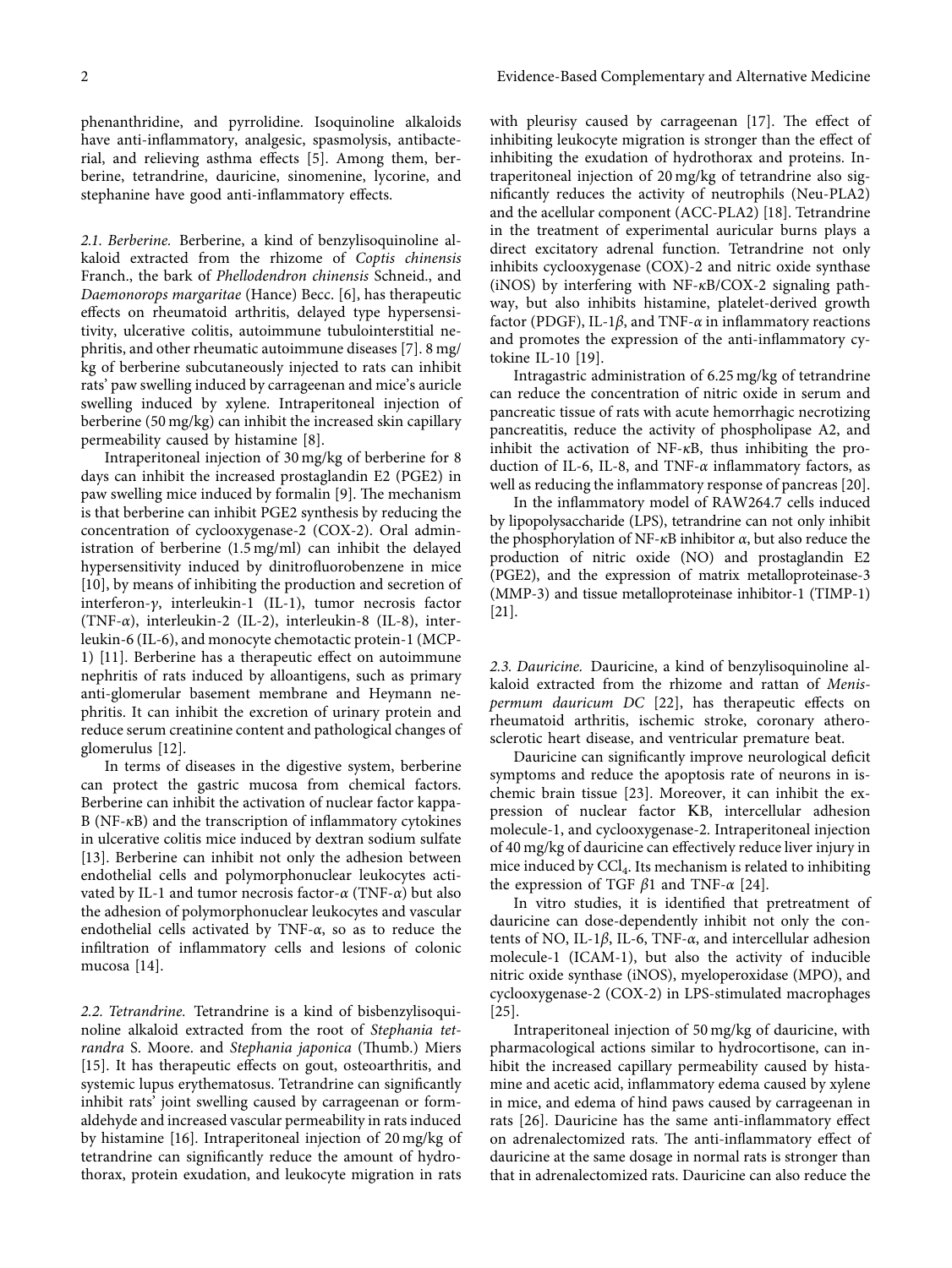content of ascorbic acid in adrenal glands. It can be concluded that dauricine also has an indirect anti-inflammatory effect by stimulating the pituitary adrenal cortex system [[27](#page-7-0)].

*2.4. Sinomenine.* Sinomenine, a kind of benzyl alkaloid, is extracted from the stem and root of *Sinomenium acutum* (Thunb.) Rehd. et Wils. [[28](#page-7-0)]. It can be used in the treatment of rheumatoid arthritis, chronic nephritis, ankylosing spondylitis, myocardial ischemia, ventricular premature beats, and other rapid arrhythmias. Sinomenine can inhibit the foot swelling caused by egg white, formaldehyde, or carrageenan [\[29](#page-7-0)].

Oral administration of 30 mg/kg of sinomenine can not only inhibit the activity of iNOS and COX-2 in rats but also inhibit the synthesis and release of PGE2 and leukotriene in inflammatory areas. Sinomenine can alleviate LPS-induced lung inflammation by inhibiting the expression of nitric oxide (NO), myeloperoxidase (MPO), TNF-*α*, and IL-6 [[30](#page-7-0)].

Sinomenine achieves the anti-inflammatory effect by inhibiting  $NF-\kappa B$  and JNK signaling pathways. The mechanism is that it inhibits the expression of TNF-*α* mRNA and IL-1*β* mRNA in synovial cells by inhibiting NF-*κ*B activity [\[31](#page-7-0)]. Sinomenine can not only inhibit the synthesis of prostaglandin F2a (PGF2a) and leukotriene in macrophages, but also reduce the synthesis of nitric oxide (NO) in cells [\[32\]](#page-7-0). Sinomenine can prevent the aggregation of neutrophils caused by complement activation, so as to improve rat antigenic arthritis caused by calf serum albumin. It is found that sinomenine can inhibit the proliferation of lymphocytes induced by mitosis and mixed lymphocyte culture. At the same time, the concentration of IL-1, IL-6, TNF, and other inflammatory cytokines in the supernatant of cultured cells decreases [\[33\]](#page-7-0). Moreover, sinomenine has the ability to inhibit inflammation in LPS-stimulated macrophages by regulating CD14/TLR4, JAK2/STAT3 pathway, and calcium signal through alpha 7nAChR [\[34](#page-7-0)].

*2.5. Lycorine.* Lycorine, a kind of pyrrolidine alkaloid extracted from the bulb of *Lycoris radiata* (L′ Her.) Herb*.*, has a therapeutic effect on osteoarthritis, deformable osteitis, gout, ankylosing spondylitis, and other rheumatic autoimmune diseases. Intravenous injection of 3 mg/kg of lycorine has a therapeutic effect on formalin arthritis in rabbits and protein arthritis in rats [[35\]](#page-7-0). In the endotoxic shock model mice, 80% of the mice in normal saline group die of endotoxic shock within 40 hours after injecting LPS. After intravenous injection of 40 mg/kg of lycorine, the survival rate of mice gets to 60%, rather than 20% in the normal saline control group [\[36\]](#page-7-0).

Tolerance ability of inflammatory factors in mice gets improved after injecting lycorine. It is found that lycorine (5 *μ*m) can inhibit activities of iNOS and cyclooxygenase-2 induced by LPS. The inhibitory effect is stronger than that of dexamethasone. In addition, lycorine can also inhibit the production of PGE2 and IL-6 in macrophages to play an antipyretic and analgesic role [[37](#page-7-0)].

A STAT signaling pathway is one of the common pathways of physiological and pathological reactions in the human body. JAK-STAT pathway gets involved in the signal transduction and regulation of many important inflammatory/anti-inflammatory cytokines [[38](#page-7-0)]. STATs are many cytoplasmic proteins that bind to the DNA of the target gene regulatory region. They are conjugated to tyrosine phosphorylation signals to complete transcriptional regulation. It is found that lycorine  $(5 \mu M)$  inhibited the activation of STAT1 and STAT3 stimulated by LPS [[39](#page-7-0)].

*2.6. Stephanine.* Stephanine, a kind of simple isoquinoline alkaloid, is extracted from the root and tuber of *Menispermum japonicum* Thunb. [[40](#page-7-0)]. It has a therapeutic effect on rheumatoid arthritis, osteoarthritis, and gout. Stephanine has an obvious inhibitory effect on xylene induced inflammatory edema, toe swelling induced by egg white, and adjuvant arthritis. Intraperitoneal injection of 10 mg/kg of stephanine can reduce myeloperoxidase (MPO) activity and contents of TNF-*α*, IL-1*β*, and IL-6 in the mammary gland tissue of mastitis rats induced by LPS [\[41](#page-7-0)]. Stephanine at this dosage can not only inhibit p65 phosphorylation and I*κ*B degradation, but also improve the pathological changes of breast tissue. Intraperitoneal injection of 20 mg/kg of stephanine can reduce the expression of NF-*κ*B, phospho-p38 MAPK, phospho-JNK, NLRP3, and IL-1*β* in the brain tissue of mice with focal cerebral ischemia, so as to play an antiinflammatory role [[42](#page-7-0)]. Intragastric administration of 15 g/ kg of stephanine can not only reduce the content of ICAM-1, IL-1*β*, and IL-18 but also increase the content of IL-12 in peripheral blood and nasal lavage fluid [\[43\]](#page-7-0).

#### **3. Piperidine Alkaloids**

Piperidine alkaloids are derived from lysine, including piperidine, indolicidin, and quinolizidine. These alkaloids can be found in *Sophora flavescens* Ait., *Diphasiastrum veitchii.*, *Piper nigrum* L., *Lobelia chinensis* Lour., etc. [[44](#page-7-0)]. Piperidine alkaloids have anti-inflammatory, anticonvulsant, anticancer, and antiarrhythmic effects. Among them, aloperine, sophoridine, and matrine have good anti-inflammatory effects [[1\]](#page-6-0).

*3.1. Aloperine.* Aloperine, extracted from *Sophora alopecuroides*, has therapeutic effects on myocardial ischemiareperfusion injury, acute renal injury, asthma, ventricular hypertrophy, pulmonary hypertension, and other cardio-vascular diseases [\[45\]](#page-7-0). The concentration of IL-6, TNF-*α*, and IL-1 $\beta$  in H9c2 cardiomyocytes decreases significantly after intragastric administration of 50 mg/L of aloperine for 48 hours, which suggests that aloperine can alleviate myocardial ischemia-reperfusion injury by inhibiting inflammatory response [[46](#page-7-0)]. Intragastric administration of 40 mg/ kg of aloperine for 14 days can reduce the levels of IL-6, IL-1*β*, TNF-*α*, NO, MCP-1, ADMA, ICAM-1, and VCAM-1, thus inhibiting the myocardial fibrosis and ventricular hypertrophy caused by isoproterenol [\[47\]](#page-7-0).

IL-6 and TGF-*β*1 play an important role in the development of pulmonary hypertension. Pulmonary hypertension is often accompanied by a large number of inflammatory cells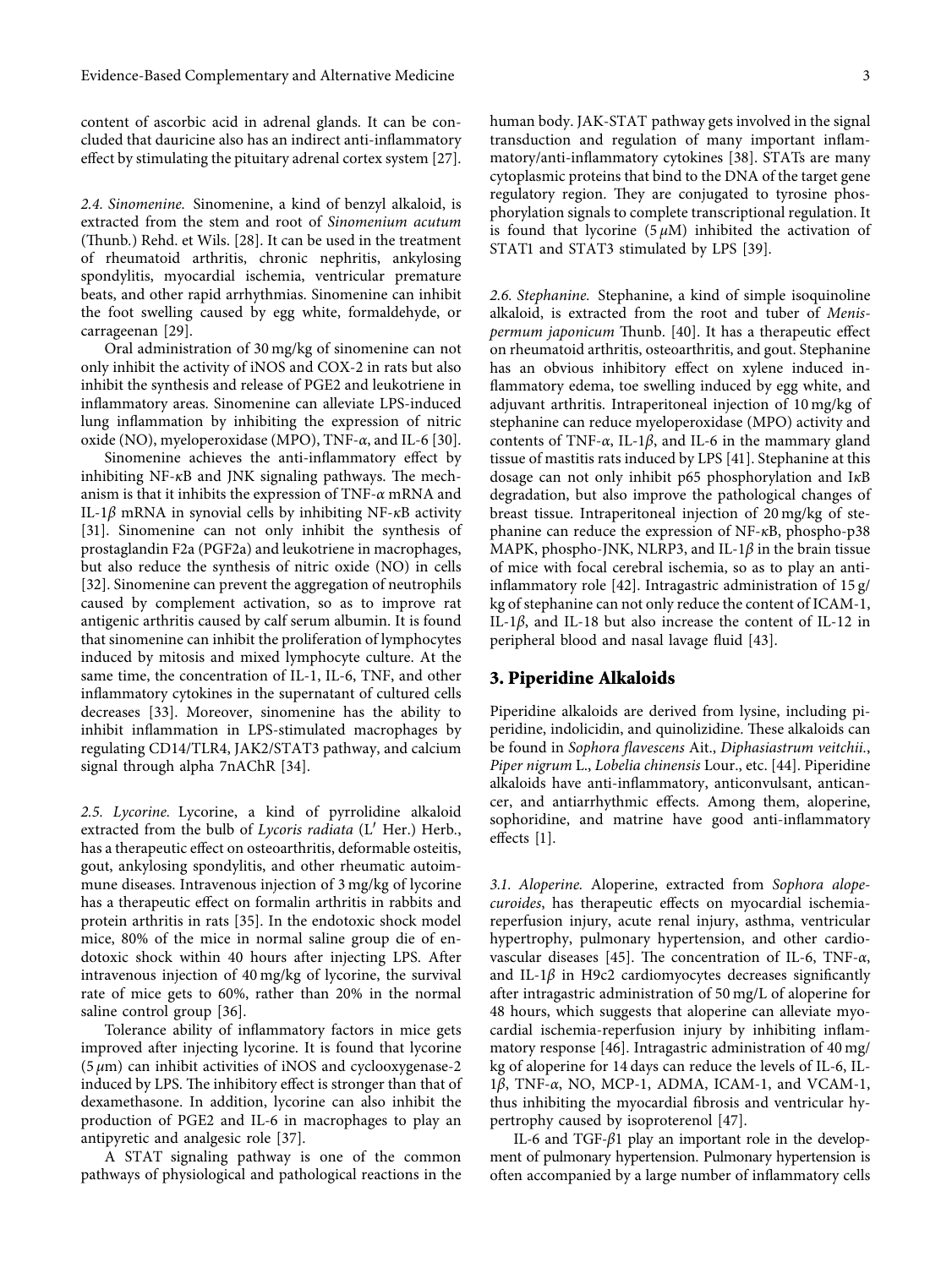infiltration into pulmonary vascular lesions. The expression levels of NF-*κ*B, TNF-*α*, and IL-1*β* protein significantly reduce after intragastric administration of 100 mg/kg of aloperine  $[48]$  $[48]$  $[48]$ . The result of flow cytometry shows that 0.5 mM of aloperine can reduce the expression levels of NF*κ*, Bp65, p-IKK*α*, p-I*κ*B*α*, TNF-*α*, and CyclinE1 [[49](#page-7-0)]. After the application of aloperine, the injury of pulmonary vascular endothelial cells gets significantly improved, the shape of the nucleus of endothelial cells becomes basically normal, and the expansion of the Golgi body and endoplasmic reticulum gets improved. It suggests that rotenone can improve pulmonary hypertension induced by monocrotaline through the NF-*κ*B p65 signaling pathway [[50](#page-7-0)].

In terms of respiratory diseases, intragastric administration of 40 mg/kg of aloperine can improve lung function, alleviate asthma symptoms, and inhibit inflammatory responses in asthmatic mice. The mechanism is related to the regulation of the NF-*κ*B inflammatory signal pathway and the reduction of TNF- $\alpha$  and IL-1 $\beta$  levels [[51\]](#page-7-0).

*3.2. Sophoridine.* Sophoridine, extracted from the roots of *Sophora flavescens*, has therapeutic effects on rheumatoid arthritis and ankylosing spondylitis, as well as organ damage caused by endotoxin and exogenous toxicant [[52\]](#page-7-0). Intragastric administration of 40 mg/kg of sophoridine can reduce the increased permeability of capillaries and inhibit the auricle swelling induced by xylene [[53](#page-7-0)]. Intraperitoneal injection of 5 mg/kg of sophoridine for 3 days in advance can prevent the lung and kidney injury caused by endotoxin and reduce the congestion, edema, and blood seepage into lung tissue as well as edema and inflammatory cell infiltration in renal tubular epithelial cells [\[54\]](#page-8-0). Its anti-inflammatory mechanism is to downregulate the expression of lipopolysaccharide recognition receptor, lipopolysaccharide-binding protein, CD14, and TLR4, as well as the transcription of nuclear factor c-Jun and c-fos genes. Sophoridine inhibits not only the phosphorylation of p38 mitogen-activated protein kinase (p38 MAPK) but also the expression and release of IL-6, TNF-*α*, and NO [[55](#page-8-0)]. Continuously intraperitoneal injection of 125 mg/kg of sophoridine for 8 weeks significantly inhibits acute liver injury in mice induced by carbon tetrachloride [\[56\]](#page-8-0). The damage of liver tissue in mice gets alleviated, which appears as the orderly arrangement of hepatocytes, the reduction of focal necrosis, cell balloon degeneration, steatosis, and interstitial inflammation. The protective mechanism of sophoridine is related to its inhibition of cyclooxygenase-2 activity and the reduction of TNF-*α* and other inflammatory cytokines [[57](#page-8-0)].

*3.3. Matrine.* Matrine, extracted from the root of *Sophora flavescens*, has therapeutic effects on rheumatoid arthritis, psoriasis, ulcerative colitis, ankylosing spondylitis, asthma, acute lung injury, acute respiratory distress syndrome, and cerebral infarction [[58](#page-8-0)].

Hypodermic injection of 25 mg/kg of marine can inhibit the swelling of auricle caused by croton oil, the acute inflammatory swelling of the toes caused by carrageenan, or egg white [[59](#page-8-0)]. Moreover, it can inhibit the increased capillary permeability in the abdominal cavity caused by acetic acid in both normal mice and adrenalectomized mice.

In terms of respiratory diseases, 3 hours after endotoxin injection, intraperitoneal injection of marine (10 mg/kg) can resist the pathological changes of lung tissue in mice caused by lipopolysaccharide and reduce pulmonary edema, pulmonary vascular leakage, and rise in temperature [[60](#page-8-0)]. Moreover, it can not only inhibit the activity of myeloperoxidase (MPO) and malondialdehyde (MDA) but also reduce the content of TNF-*α*, IL-1*β*, and IL-6. Matrine can inhibit airway inflammation by inhibiting the signal transduction of NF-*κ*B in airway epithelial cells of asthmatic mice, reducing the expression of SOCS3 as well as the production of reactive oxygen species (ROS) and inflammatory factors in alveolar macrophages [\[61\]](#page-8-0).

Matrine also has a protective effect on lung injury caused by ulcerative colitis. The mechanism is to enhance the antiinflammatory and scavenging oxygen free radical ability of lung tissue and upregulate the repair factors in lung and gut tissue by increasing the expression of ZO-1 and Occludin, which are closely related to the mucosa of lung tissue. Matrine has a strong inhibitory effect on TNF-*α* and can effectively reduce the secretion of IL-1*α* and IL-8 [\[62\]](#page-8-0).

In terms of nervous system diseases, injecting matrine (30mg/kg) into the jugular vein can inhibit the activity of 12/ 15-lipoxygenase and the expression of NF-*κ*B, TLR4, and TLR2 in ischemic brain tissue [[63\]](#page-8-0). Moreover, it can reduce not only the nerve function defect of right middle cerebral artery occlusion model rats but also the volume of local cerebral infarction. The results above suggest that matrine has an obvious neuroprotective effect on ischemic brain tissues.

In vitro, matrine at the dosage of 50 *μ*mol/L can significantly inhibit the expression of IL-6, IL-8, TNF-*α*, NF*κ*B, and intracellular adhesion molecule 1 in colon epithelial cells induced by lipopolysaccharide. Matrine at the dosage of 100 *μ*mol/L can significantly resist the inflammatory damage of colon epithelial cells induced by lipopolysaccharide [[64](#page-8-0)].

## **4. Terpene Alkaloids**

Terpene alkaloids come from mevalonic acid. They can be classified into four categories, which include monoterpenes, sesquiterpenes, diterpenes, and triterpenes. Terpene alkaloids have antihypertensive, analgesic, anti-inflammatory, antipyretic, and sedative effects. Among them, gentianine, aconitine, and bulleyaconitine A have good anti-inflammatory effects [[65\]](#page-8-0).

*4.1. Gentianine.* Gentianine, a kind of monoterpene alkaloid, is extracted from the root of *Gentiana scabra* Bunge., the whole herb of *Gentiana algida* Pall., and the seeds from *Trigonella foenum-graecum*. Intraperitoneal injection of 90 mg/kg of gentianine for 10 days can reduce not only the increase of capillary permeability caused by egg white but also the formaldehyde-induced foot swelling in rats, accelerating the swelling to subside as well  $[66]$ . The effect is equivalent to 200 mg/kg of sodium salicylate but does not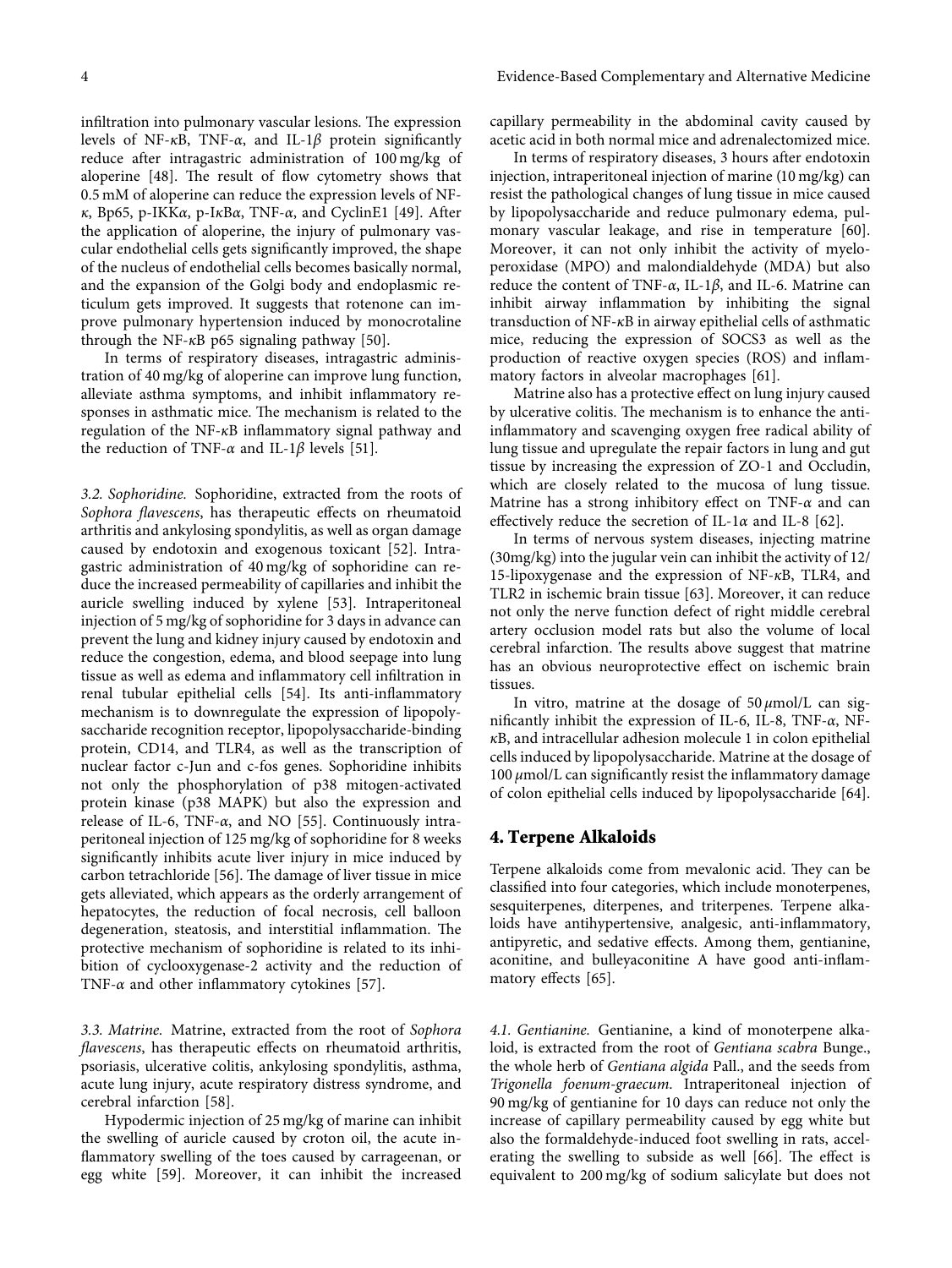lead to gastrointestinal bleeding [[67\]](#page-8-0). The content of vitamin C in adrenal gland of rats significantly decreases after injecting gentianine. But this effect disappears after the removal of the pituitary gland. Therefore, it can be concluded that the anti-inflammatory effect of gentianine is related to hypophyseal-adrenocortical functions.

Gentianine inhibits IL-1*β*-induced inflammatory responses in rats' articular chondrocytes by inhibiting the activity of P38, extracellular regulated protein kinases (ERK), and c-Jun N-terminal kinase (JNK). In addition, gentianine can also inhibit the release of matrix metalloproteinases (MMPs) induced by IL-1*β* and promote the expression of type II collagen [[68](#page-8-0)]. Oral administration of 50 mg/kg of gentianine for 12 weeks can reduce body weight and visceral fat mass in mice, which was associated with reduced levels of inflammatory cytokines (NF-*κ*b1, TNF-*α*, and IL-6). Oral administration of gentianine at the dosage of 60 mg/kg for 7 days has a therapeutic effect on contact dermatitis induced by 1-fluoro-2,4-dinitrofluorobenzene (DNFB) [[69](#page-8-0)]. Gentianine can inhibit epidermal hyperplasia and immune cell infiltration, as well as reducing the production of TNF-*α*, IFN-*α*, IL-6, and MCP-1 in inflammatory tissues.

*4.2. Aconitine.* Aconitine, a kind of diterpene alkaloids extracted from the root tuber of *Aconitum carmichaeli* Debx., has a therapeutic effect on rheumatoid arthritis, ankylosing spondylitis, and other autoimmune diseases [[70](#page-8-0)]. Oral administration, subcutaneous injection, or intramuscular injection of aconitine can significantly reduce the content of ascorbic acid in the adrenal glands of rats. This effect cannot be blocked by pentobarbital and chlorpromazine. Oral administration of 0.1 mg/kg of aconitine has inhibitory effects on the edema of toes in rats caused by carrageenan, ear swelling in mice caused by croton oil, and joint swelling in rats caused by formaldehyde [[71\]](#page-8-0). The effect of aconitine exerted on the symptoms above is stronger than indometacin. Intragastric administration of 60 mg/L of aconitine can improve the acute lung injury in rats caused by lipopolysaccharide, by means of inhibiting the activation of NF-*κ*B, reducing the contents of inflammation transcription factor NF-*κ*B and inflammatory mediators TNF-*α*, IL-6, and IL-1*β*. Moreover, no evidence has been founded to support aconitine's toxicity to the cells of the lung tissue [\[72\]](#page-8-0).

*4.3. BulleyaconitineA.* Bulleyaconitine A, a kind of aconitine diterpenoid alkaloids, is extracted from the root tuber of *Aconitum kusnezoffii* Rchb. [[73](#page-8-0)]. Nowadays, bulleyaconitine A has been widely used in the clinical treatment of rheumatoid arthritis, ankylosing spondylitis, knee osteoarthritis, and gout. Bulleyaconitine A has an obvious anti-inflammatory effect by inhibiting the phagocytic function of macrophages as well as the release of nitric oxide, INF-*c*, and PGE2 [\[74\]](#page-8-0). Intraperitoneal injection of 0.48 mg/kg for 7 consecutive days can effectively reduce the content of IL-4, IL-10, IL-6, TNF-*α*, and MCP-1 produced by LPS-induced RAW264.7 cells [[75](#page-8-0)]. Intraperitoneal injection of 0.48 mg/kg can not only decrease the expression of NF-*κ*B1 and PKC-*δ*

in the NF-*κ*B signaling pathway in the lung tissues of asthmatic mice, but also reduce the contents of IL-4, IL-10, TNF-*α*, and MCP-1 in bronchoalveolar lavage fluid [[76](#page-8-0)].

#### **5. Purine Alkaloids**

Purine alkaloids have the same purine ring structure and can be transformed into each other under specific conditions, mainly including caffeine, theophylline, theobromine, xanthine, and hypoxanthine. Among them, theophylline has a good anti-inflammatory effect and has been widely used in the clinical treatment of Chronic Obstructive Pulmonary Disease (COPD) and other pulmonary diseases.

5.1. Theophylline. Theophylline, extracted from tea and cocoa beans, has the functions of anti-inflammatory, bronchiectasis, immunity regulation, and improving the contractility of septal muscle. It has therapeutic effects on bronchial asthma, emphysema, and heart failure [[77](#page-8-0)]. Theophylline exerts anti-inflammatory effects by inhibiting the release of phosphodiesterase and neuropeptides. At appropriate levels, theophylline strongly inhibits antigenactivated late-phase reactions, which are associated with the inhibition of the activation of neutrophils and the release of inflammatory mediators induced by phosphodiesterase. Theophylline has direct dilating effects on the smooth muscle of the respiratory tract [[78](#page-8-0)]. Theophylline also inhibits adenosine receptor, increases the release of interleukin-10, and inhibits the transcriptional expression of NF*κ*B and the activation of inflammatory cells and T cells from peripheral blood to airway mucosa metastasis, thus playing an anti-inflammatory and immune regulatory role. Oral administration of 0.1 g of theophylline twice a day can reduce the contents of IL-4, IL-5, IL-6, IL-8, IL-17, TNF-*α*, and C-reactive protein (CRP) in COPD patients. Moreover, theophylline of this dosage can increase the activity and expression of histone deacetylase-2 in the blood of COPD patients and improve the sensitivity of the human body to glucocorticoids [\[79\]](#page-8-0).

Moreover, a low dosage of theophylline can inhibit the abnormal expression of ET-1 induced by inflammatory cytokines in smooth muscle, which is one of its mechanisms of reducing the hyperresponsiveness of asthmatic airway.

#### **6. Organic Amine Alkaloids**

Organic amine alkaloid is a kind of important alkaloid. Nitrogen atoms in this alkaloid are not combined in a ring structure. Colchicine, betaine, ephedrine, demecolcine, and leonurine belong to this kind of alkaloids.

*6.1. Colchicine.* Colchicine, extracted from the seeds and bulbs of *Colchicum autumnale* L., has been now widely used in the treatment of gout and the first choice for acute gout attacks. The 2016 European rheumatic union guidelines for the treatment of gout [[80](#page-8-0)] suggests that colchicine is almost equivalent to nonsteroidal anti-inflammatory drugs and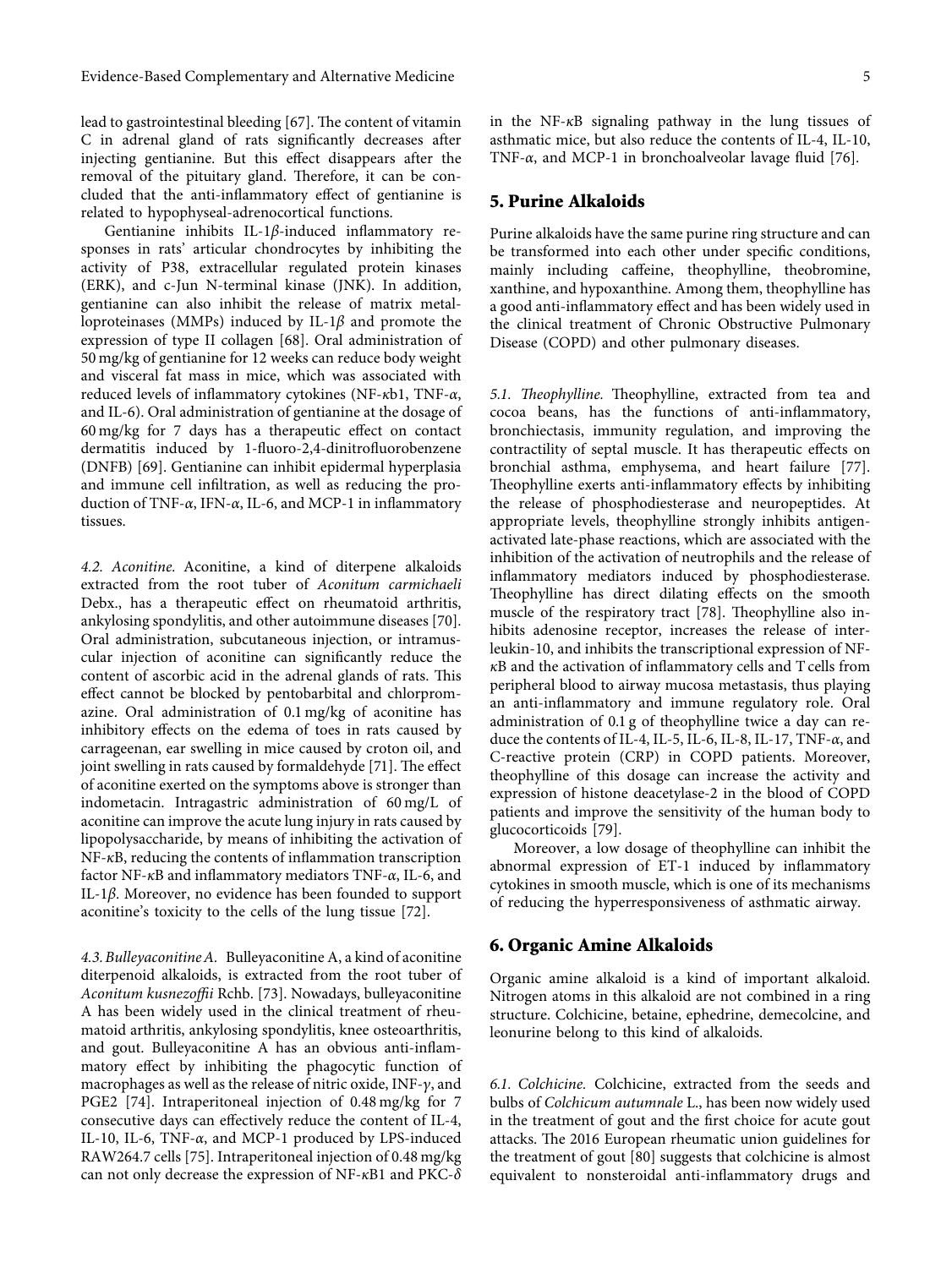glucocorticoids and the guidelines advocates to start the treatment of gout with low doses of colchicine.

Monosodium urate crystal deposition is the central link in the pathogenesis of gouty arthritis. When neutrophils phagocytize monosodium urate crystals, lysosomes can be induced to release a chemokine derived from glycopeptide crystals, which can significantly amplify the recruitment of neutrophils. Colchicine, by means of inhibiting the aggregation of neutrophils at the joints, weakens neutrophils' phagocytosis towards monosodium urate crystals and reduces the inflammatory response caused by partial neutrophils [[81\]](#page-8-0). Moreover, colchicine can change the expression of L-selectin in neutrophils and the distribution of E-selectin in endothelial cells, so as to inhibit the release of leukotriene B4, as well as the adhesion, exudation, and recruitment of neutrophils [[82](#page-8-0)]. Colchicine can inhibit not only the chemotaxis, adhesion, and superoxidation of neutrophils but also the process and release of NOD-like receptor heat protein domain-related protein inflammasomes and interleukin-1*β*.

In terms of heart disease, oral administration of 1.5 mg of colchicine for 5 days can reduce hypersensitive C-reactive protein (hs-CRP), IL-1, IL-6, IL-8, and Neutrophilic Alkaline Phosphatase 3 (NALP3) levels in patients' serum with acute myocardial infarction [[83](#page-8-0)]. Moreover, it can not only improve the expression of IL-1, apoptosis-related microprotein ASC, cysteine, proteinase-caspase-1, and NLRP3 mRNA in peripheral blood but also reduce the myocardial damage mediated by the inflammatory response. Colchicine can prevent the recurrence of atrial fibrillation after radiofrequency ablation, which is closely related to the reduction of the contents of interleukin-6 and CRP. Vascular atherosclerotic disease is a chronic immune inflammatory disease and smoking is an independent risk factor for atherosclerosis disease. After the oral administration of colchicine (0.1 mg/(kg·d)) for eight weeks, the contents of intercellular adhesion molecule-1 (ICAM-1), vascular adhesion molecules-1 (VCAM-1), monocyte chemoattractant protein-1 (MCP-1), IL-6, IL-1*β*, and TNF-*α* in the aorta of mice exposed to tobacco for a long period of time could be reduced to achieve the purpose of vascular protection [[84](#page-8-0)].

#### **7. Indole Alkaloid**

Indole alkaloids, mainly derived from tryptophan, are the largest and most complex alkaloids. Indole alkaloids are divided into four groups: simple indoles, tryptophan indole, hemiterpenoid indoles, and monoterpene indoles.

*7.1. Rhynchophylline.* Rhynchophylline, a kind of monoterpene indole alkaloids, is the highest in the content of *Uncaria rhynchophylla* (Miq.) Miq. ex Havil. [\[85\]](#page-9-0). It has therapeutic effects on epilepsy, hypertension, and Parkinson's diseases. Rhynchophylline can significantly increase the pain threshold of mice and inhibit auricle swelling by reducing capillary permeability caused by xylene [[86](#page-9-0)]. In vitro, 5 *μ*g/*μ*L of rhynchophylline can inhibit the production of IL-1*β* and TNF-*α* in dopaminergic neurons and glial cells

induced by lipopolysaccharide, so as to protect neurons. Rhynchophylline can also inhibit the phosphorylation of p38 MAPK, then block the nuclear translocation of NF-*κ*B, and inhibit its transcriptional function, so as to inhibit the vascular endothelial cell damage caused by intermittent hypoxia [[87](#page-9-0)].

*7.2. Brucine.* Brucine, a kind of monoterpene indole alkaloids extracted from the mature seeds of *Strychnos nuxvomica* Linn., has therapeutic effects on myasthenia gravis, rheumatoid arthritis, and hemiplegia caused by cerebrovascular diseases [\[88\]](#page-9-0). Brucine can inhibit auricle swelling caused by xylene in mice. Oral administration of 3 mg/kg of brucine can inhibit adjuvant arthritis in rats and reduce the concentrations of NO and NOS in serum, thus reducing the destruction of articular cartilage and protecting the function of chondrocytes [\[89\]](#page-9-0). In myasthenia gravis model rats, brucine can not only reduce the serum level of acetylcholine receptor antibody and IL-6, but also inhibit the activation of T cells and B cells.

#### **8. Summary**

As people learn more and more about nature, Chinese medical herbs have become important sources for the creation of new medicines. The purpose of researches on the anti-inflammatory effects and mechanisms of alkaloids in Chinese materia medica is to find new anti-inflammatory drugs with high selectivity and strong effect and improve the effectiveness, safety, and economy of the current clinical treatment in rheumatoid arthritis, ankylosing spondylitis, and other rheumatic immune diseases.

There are many side effects of drugs currently used in the treatment of rheumatic immune diseases. Nonsteroidal antiinflammatory drugs can increase the risk of gastrointestinal bleeding. Glucocorticoids can not only raise blood sugar and blood pressure but also aggravate osteoporosis. Immunosuppressive agents can give rise to fungal or atypical pathogen infections. Alkaloids in Chinese materia medica have unique advantages in the treatment of rheumatic immune diseases. They exert anti-inflammatory effects through multiple targets, without adverse reactions mentioned above. Their anti-inflammatory mechanisms include stimulating the pituitary adrenal cortex axis, promoting the release of adrenal cortex hormones, inhibiting the release of inflammatory mediators, interleukins, and tumor necrosis factors, and regulating the level of nitric oxide, the expression of cytokine mRNA, and so on [[90](#page-9-0)].

Anti-inflammatory alkaloids can be mainly divided into the following categories: isoquinoline alkaloids, indole alkaloids, pyridine alkaloids, terpenoid alkaloids, organic amine alkaloids, etc. This article summarizes anti-inflammatory mechanisms of alkaloids in Chinese materia medica, in order to provide a reference for screening active ingredients with anti-inflammatory effects and finding new therapeutic targets. However, the studies above are limited to animal experiments, and some of their mechanisms need further study. We will continue to explore the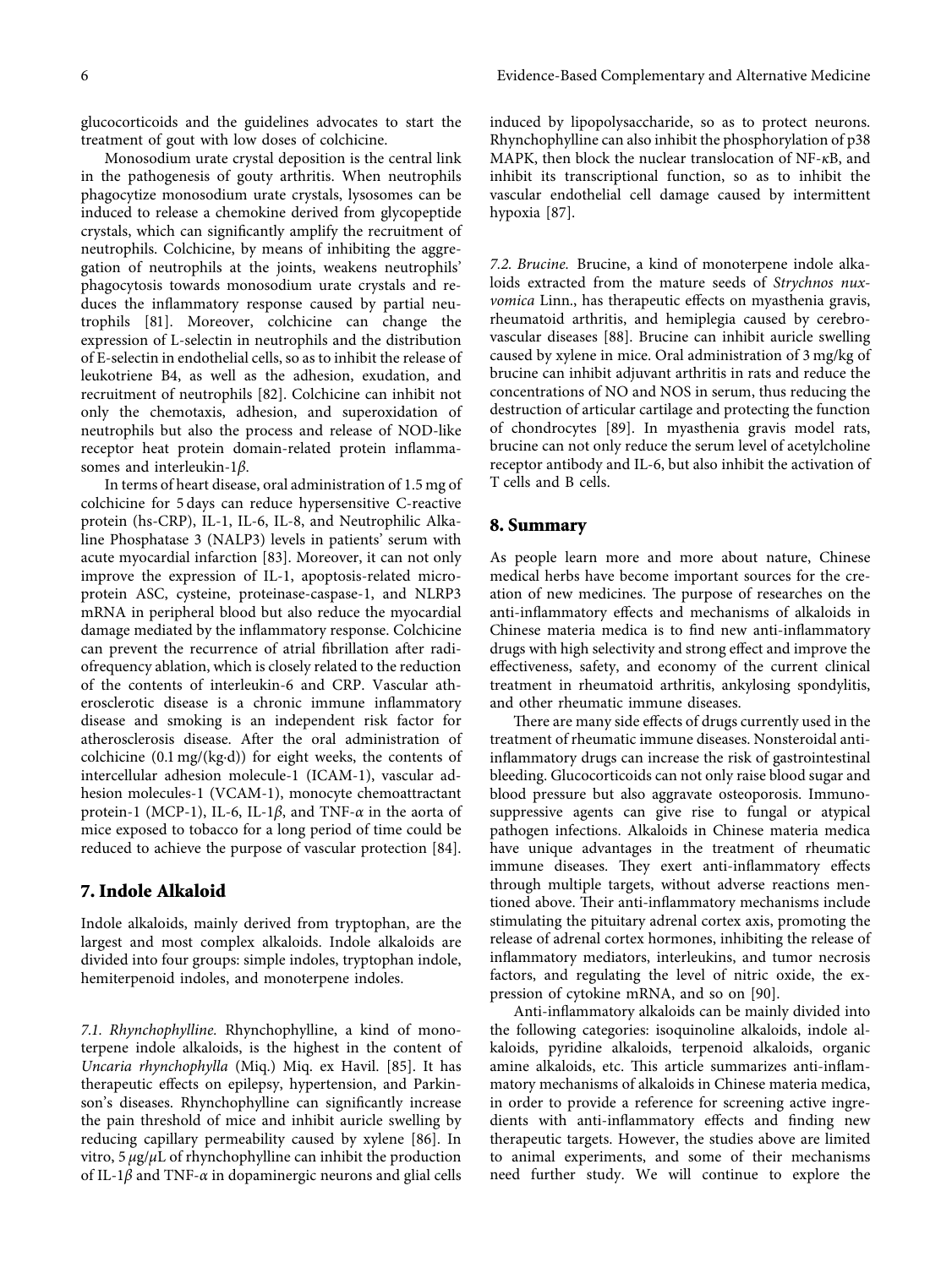<span id="page-6-0"></span>anti-inflammatory effects of alkaloids in Chinese materia medica in clinical practice and contribute our efforts to the development of new drugs with anti-inflammatory effects.

#### **Disclosure**

The funder has no role in the manuscript writing, editing, approval, or decision to publish.

## **Conflicts of Interest**

The authors declare that they have no conflicts of interest.

## **Authors' Contributions**

Sicong Li and Xin Liu contributed equally to this article. They are both responsible for the initial outline, draft writing, revisions for intellectual content, and final approval. Xiaoran Cheng and Lei Bi were responsible for data interpretation, presentation, draft writing, and revisions for intellectual content.

#### **Acknowledgments**

The authors would like to thank all the scholars who have made outstanding contributions to the internationalization of traditional Chinese medicine.

#### **References**

- [1] W. Li, Y. Li, Y. Zhao, and L. Ren, "The protective effects of aloperine against ox-LDL-induced endothelial dysfunction and inflammation in HUVECs," *Artificial Cells, Nanomedicine, and Biotechnology*, vol. 48, no. 1, pp. 107–115, 2020.
- [2] U. H. Ren Hasan, A. M. Uttra et al., "Phytochemicals targeting matrix metalloproteinases regulating tissue degradation in inflammation and rheumatoid arthritis," *Phytomedicine*, vol. 66, Article ID 153134, 2020.
- [3] T. Wei, X. Xiaojun, and C. Peilong, "Magnoflorine improves sensitivity to doxorubicin (DOX) of breast cancer cells via inducing apoptosis and autophagy through AKT/mTOR and p38 signaling pathways," *Biomedicine & Pharmacotherapy*, vol. 121, Article ID 109139, 2020.
- [4] H. Ardalani, A. Hadipanah, and A. Sahebkar, "Medicinal plants in the treatment of peptic ulcer disease: a review," *Mini-Reviews in Medicinal Chemistry*, vol. 20, 2019.
- [5] J. Jiang, T. Ma, L. Zhang et al., "The transdermal performance, pharmacokinetics and anti-inflammatory pharmacodynamics evaluation of harmine-loaded ethosomes," *Drug Development and Industrial Pharmacy*, vol. 46, no. 1, pp. 1–21, 2019.
- [6] C.-J. Kim, T. W. Kim, C. J. Kim et al., "Mitochondrial dysfunction as a cause of neurological diseases," *International Neurourology Journal*, vol. 23, no. 1, pp. S3–S4, 2019.
- [7] H. Wang, S. Tu, S. Yang et al., "Berberine modulates LPA function to inhibit the proliferation and inflammation of FLS-RA via p38/ERK MAPK pathway mediated by LPA1," *Evidence-Based Complementary and Alternative Medicine*, vol. 2019, Article ID 2580207, 8 pages, 2019.
- [8] J. Song, Q. Wu, J. Jiang et al., "Berberine reduces inflammation of human dental pulp fibroblast via miR-21/KBTBD7 axis," *Archives of Oral Biology*, vol. 110, Article ID 104630, 2020.
- [9] M. Yao, X. Fan, B. Yuan et al., "Berberine inhibits NLRP3 Inflammasome pathway in human triple-negative breast cancer MDA-MB-231 cell," *BMC Complementary and Alternative Medicine*, vol. 19, no. 1, p. 216, 2019.
- [10] Z.-C. Yu, Y.-X. Cen, B.-H. Wu et al., "Berberine prevents stress-induced gut inflammation and visceral hypersensitivity and reduces intestinal motility in rats," *World Journal of Gastroenterology*, vol. 25, no. 29, pp. 3956–3971, 2019.
- [11] M. Takahara, A. Takaki, S. Hiraoka et al., "Berberine improved experimental chronic colitis by regulating interferon-gammaand IL-17A-producing lamina propria CD4(+) T cells through AMPK activation," *Science Reports*, vol. 9, no. 1, p. 11934, 2019.
- [12] W. Zhang, J.-H. Xu, T. Yu, and Q.-K. Chen, "Effects of berberine and metformin on intestinal inflammation and gut microbiome composition in db/db mice," *Biomedicine & Pharmacotherapy*, vol. 118, Article ID 109131, 2019.
- [13] K. Chen, Q. Chen, N. Wu et al., "Berberine ameliorates spatial learning memory impairment and modulates cholinergic anti-inflammatory pathway in diabetic rats," *Frontiers in Pharmacology*, vol. 10, p. 1003, 2019.
- [14] M. Beba, K. Djafarian, and S. Shab-Bidar, "Effect of Berberine on C-reactive protein: a systematic review and meta-analysis of randomized controlled trials," *Complementary Therapies in Medicine*, vol. 46, pp. 81–86, 2019.
- [15] Y. Jia, Y. Miao, M. Yue, M. Shu, Z. Wei, and Y. Dai, "Tetrandrine attenuates the bone erosion in collagen-induced arthritis rats by inhibiting osteoclastogenesis via spleen tyrosine kinase," *The FASEB Journal*, vol. 32, no. 6, pp. 3398– 3410, 2018.
- [16] G. Qin, B. Gui, J. Xie et al., "Tetrandrine alleviates nociception in a rat model of migraine via suppressing S100B and p-ERK activation in satellite glial cells of the trigeminal Ganglia," *Journal of Molecular Neuroscience*, vol. 64, no. 1, pp. 29–38, 2018.
- [17] N. Bhagya and K. R. Chandrashekar, "Tetrandrine-a molecule of wide bioactivity," *Phytochemistry*, vol. 125, pp. 5–13, 2016.
- [18] L.-N. Gao, Q.-S. Feng, X.-F. Zhang, Q.-S. Wang, and Y.-L. Cui, "Tetrandrine suppresses articular inflammatory response by inhibiting pro-inflammatory factors via NF-*κ*B inactivation," *Journal of Orthopaedic Research*, vol. 34, no. 9, pp. 1557–1568, 2016.
- [19] X. Yuan, B. Tong, Y. Dou, X. Wu, Z. Wei, and Y. Dai, "Tetrandrine ameliorates collagen-induced arthritis in mice by restoring the balance between Th17 and Treg cells via the aryl hydrocarbon receptor," *Biochemical Pharmacology*, vol. 101, pp. 87–99, 2016.
- [20] G. Bao, C. Li, L. Qi, N. Wang, and B. He, "Tetrandrine protects against oxygen-glucose-serum deprivation/reoxygenationinduced injury via PI3K/AKT/NF-*κ*B signaling pathway in rat spinal cord astrocytes," *Biomedicine & Pharmacotherapy*, vol. 84, pp. 925–930, 2016.
- [21] B. Qiao, H. Wang, C. Wang, M. Liang, K. Huang, and Y. Li, "Dauricine negatively regulates lipopolysaccharide- or cecal ligation and puncture-induced inflammatory response via NF-*κ*B inactivation," *Archives of Biochemistry and Biophysics*, vol. 666, pp. 99–106, 2019.
- [22] Z. Pu, S. Ma, L. Wang et al., "Corrigendum to "Amyloid-beta degradation and neuroprotection of dauricine mediated by unfolded protein response in a Caenorhabditis elegans model of Alzheimer's disease" [Neuroscience 392C (2018) 25–37]," *Neuroscience*, vol. 404, p. 557, 2019.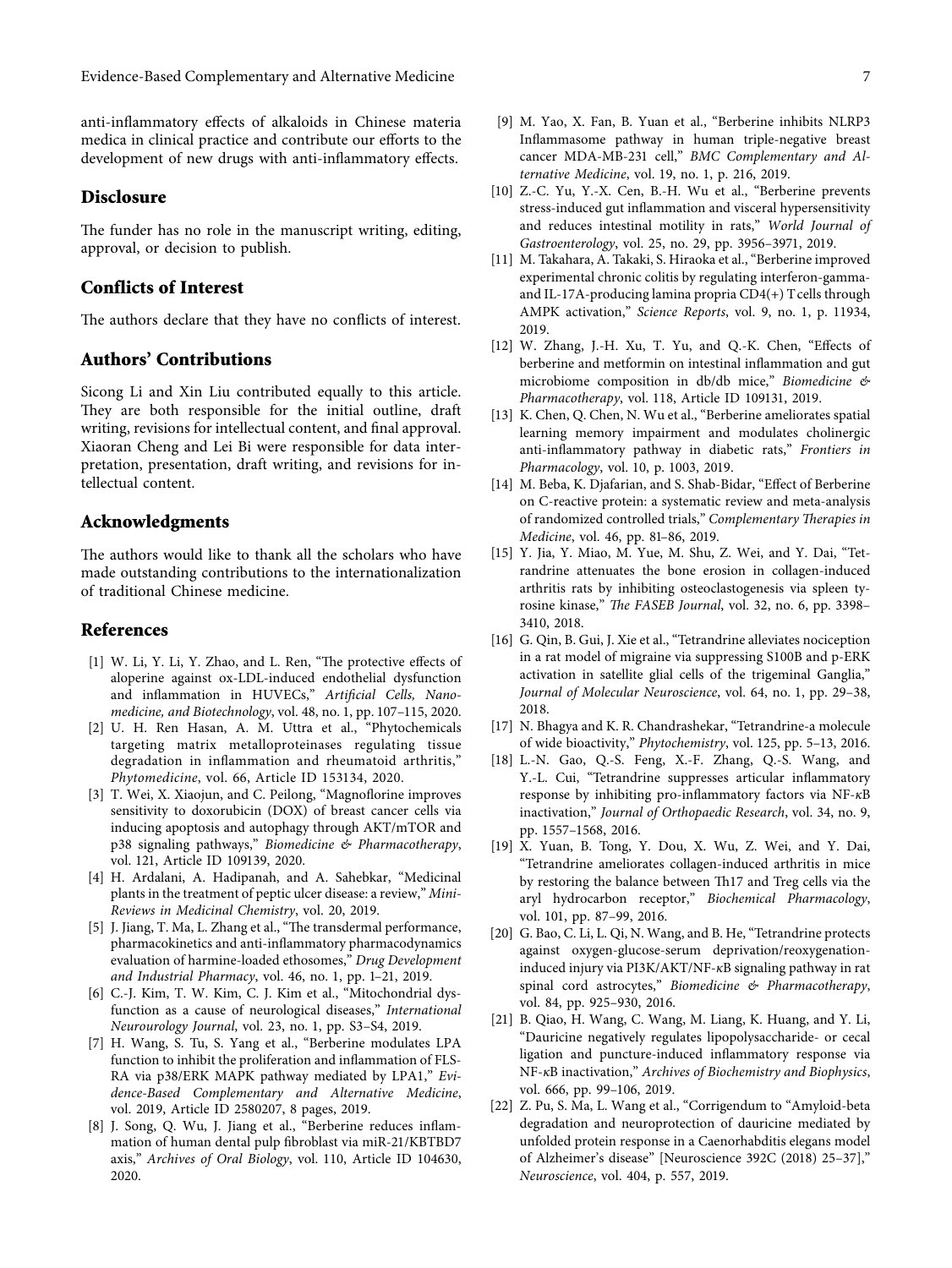- <span id="page-7-0"></span>[23] X. Zhou, Y. Q. Qu, Z. Zheng et al., "Novel dauricine derivatives suppress cancer via autophagy-dependent cell death," *Bioorganic Chemistry*, vol. 83, pp. 450–460, 2019.
- [24] H. Li, X. Chen, and S.-J. Zhou, "Dauricine combined with clindamycin inhibits severe pneumonia co-infected by influenza virus H5N1 and Streptococcus pneumoniae in vitro and in vivo through NF-*κ*B signaling pathway," *Journal of Pharmacological Sciences*, vol. 137, no. 1, pp. 12–19, 2018.
- [25] S. Y. Zhang and J. Q. Ren, "Dauricine inhibits viability and induces cell cycle arrest and apoptosis via inhibiting the PI3K/ Akt signaling pathway in renal cell carcinoma cells," *Molecular Medicine Reports*, vol. 17, no. 5, pp. 7403–7408, 2018.
- [26] M.Y. Wu, S. F. Wang, C. Z. Cai et al., "Natural autophagy blockers, dauricine (DAC) and daurisoline (DAS), sensitize cancer cells to camptothecin-induced toxicity," *Oncotarget*, vol. 8, no. 44, pp. 77673–77684, 2017.
- [27] H. Jin, S. Shen, X. Chen, D. Zhong, and J. Zheng, "CYP3Amediated apoptosis of dauricine in cultured human bronchial epithelial cells and in lungs of CD-1 mice," *Toxicology and Applied Pharmacology*, vol. 261, no. 3, pp. 248–254, 2012.
- [28] H. Yang, J. Wang, X. Chen et al., "Effects of sinomenine in LPS-associated diseases are related to inhibition of LBP, Mac-1, and L-selectin levels," *Journal of Veterinary Pharmacology and 8erapeutics*, vol. 42, no. 6, pp. 732–737, 2019.
- [29] L. Zhang, W. Zhang, B. Zheng, and N. Tian, "Sinomenine attenuates traumatic spinal cord injury by suppressing oxidative stress and inflammation via Nrf2 pathway," *Neurochemical Research*, vol. 44, no. 4, pp. 763–775, 2019.
- [30] R.-L. Tian, Y.-K. Zhi, L. Yi et al., "Sinomenine regulates CD14/ TLR4, JAK2/STAT3 pathway and calcium signal via *α*7nAChR to inhibit inflammation in LPS-stimulated macrophages," *Immunopharmacology and Immunotoxicology*, vol. 41, no. 1, pp. 172–177, 2019.
- [31] Z.-t. Feng, T. Yang, X.-q. Hou et al., "Sinomenine mitigates collagen-induced arthritis mice by inhibiting angiogenesis," *Biomedicine & Pharmacotherapy*, vol. 113, Article ID 108759, 2019.
- [32] Y. Liu, Y. Sun, Y. Zhou et al., "Sinomenine hydrochloride inhibits the progression of plasma cell mastitis by regulating IL-6/JAK2/STAT3 pathway," *International Immunopharmacology*, Article ID 106025, 2019.
- [33] W. Wang, X. Yang, Q. Chen et al., "Sinomenine attenuates septic-associated lung injury through the Nrf2-Keap1 and autophagy," *Journal of Pharmacy and Pharmacology*, vol. 72, no. 2, pp. 259–270, 2020.
- [34] B. Gao, Y. Wu, Y. J. Yang et al., "Sinomenine exerts anticonvulsant profile and neuroprotective activity in pentylenetetrazole kindled rats: involvement of inhibition of NLRP1 inflammasome," *Journal of Neuroinflammation*, vol. 15, no. 1, p. 152, 2018.
- [35] L. Ning, S. Wan, Z. Jie et al., "Lycorine induces apoptosis and G1 phase Arrest through ROS/p38 MAPK signaling pathway in human osteosarcoma cells in vitro and in vivo," *Spine*, vol. 45, no. 3, pp. 126–139, 2020.
- [36] W. Liu, Q. Zhang, Q. Tang et al., "[Corrigendum] Lycorine inhibits cell proliferation and migration by inhibiting ROCK1/cofilininduced actin dynamics in HepG2 hepatoblastoma cells," *Oncology Reports*, vol. 42, no. 6, p. 2856, 2019.
- [37] H. J. Park, M. Gholam-Zadeh, J. H. Suh et al., "Lycorine attenuates autophagy in osteoclasts via an axis of mROS/ TRPML1/TFEB to reduce LPS-induced bone loss," *Oxidative Medicine and Cellular Longevity*, vol. 2019, Article ID 8982147, 11 pages, 2019.
- [38] L. Yang, J. H. Zhang, X. L. Zhang et al., "Tandem mass tagbased quantitative proteomic analysis of lycorine treatment in

highly pathogenic avian influenza H5N1 virus infection," *PeerJ*, vol. 7, Article ID e7697, 2019.

- [39] H. Hu, S. Wang, D. Shi et al., "Lycorine exerts antitumor activity against osteosarcoma cells in vitro and in vivo xenograft model through the JAK2/STAT3 pathway," *Onco-Targets and 8erapy*, vol. 12, pp. 5377–5388, 2019.
- [40] P. M. Le, V. Srivastava, T. T. Nguyen et al., "Stephanine from Stephania venosa (blume) spreng showed effective antiplasmodial and anticancer activities, the latter by inducing apoptosis through the reverse of mitotic exit," *Phytotherapy Research*, vol. 31, no. 9, pp. 1357–1368, 2017.
- [41] H. Wang, X. Cheng, S. Kong et al., "Synthesis and structureactivity relationships of a series of Aporphine derivatives with antiarrhythmic activities and acute toxicity," *Molecules*, vol. 21, no. 12, pp. 22–24, 2016.
- [42] C. Desgrouas, N. Taudon, S.-S. Bun et al., "Ethnobotany, phytochemistry and pharmacology of Stephania rotunda Lour," *Journal of Ethnopharmacology*, vol. 154, no. 3, pp. 537–563, 2014.
- [43] B. Baghdikian, V. Mahiou-Leddet, S. Bory et al., "New antiplasmodial alkaloids from Stephania rotunda," *Journal of Ethnopharmacology*, vol. 145, no. 1, pp. 381–385, 2013.
- [44] H. Dong, Y. Zhang, L. Fang et al., "Combinative application of pH-zone-refining and conventional high-speed countercurrent chromatography for preparative separation of alkaloids from Stephania kwangsiensis," *Journal of Chromatography B*, vol. 879, no. 13-14, pp. 945–949, 2011.
- [45] Z. Ren, X. Wang, X. Chen et al., "Identification of Aloperine as an anti-apoptotic Bcl2 protein inhibitor in glioma cells," *PeerJ*, vol. 7, Article ID e7652, 2019.
- [46] Q. Mao, F. Guo, X. Liang et al., "Aloperine Activates the PI3K/ Akt pathway and protects against coronary microembolisation-induced myocardial injury in rats," *Pharmacology*, vol. 104, no. 1-2, pp. 90–97, 2019.
- [47] H. I. Yu, H. C. Shen, S. H. Chen et al., "Autophagy modulation in human thyroid cancer cells following aloperine treatment," *International Journal of Molecular Sciences*, vol. 20, no. 21, 2019.
- [48] J.-S. Liu, C.-Y. Huo, H.-H. Cao et al., "Aloperine induces apoptosis and G2/M cell cycle arrest in hepatocellular carcinoma cells through the PI3K/Akt signaling pathway," *Phytomedicine*, vol. 61, Article ID 152843, 2019.
- [49] Z. Chang, P. Zhang, M. Zhang et al., "Aloperine suppresses human pulmonary vascular smooth muscle cell proliferation via inhibiting inflammatory response," *Chinese Journal of Physiology*, vol. 62, no. 4, pp. 157–165, 2019.
- [50] N. Zhang, Y. Dou, L. Liu et al., "SA-49, a novel aloperine derivative, induces MITF-dependent lysosomal degradation of PD-L1," *EBioMedicine*, vol. 40, pp. 151–162, 2019.
- [51] D. Tian, Y. Li, X. Li et al., "Aloperine inhibits proliferation, migration and invasion and induces apoptosis by blocking the Ras signaling pathway in human breast cancer cells," *Molecular Medicine Reports*, vol. 18, no. 4, pp. 3699–3710, 2018.
- [52] H. Zhuang, X. Dai, X. Zhang, Z. Mao, and H. Huang, "Sophoridine suppresses macrophage-mediated immunosuppression through TLR4/IRF3 pathway and subsequently upregulates  $CD8<sup>+</sup>$  T cytotoxic function against gastric cancer," *Biomedicine & Pharmacotherapy*, vol. 121, Article ID 109636, 2020.
- [53] R. Wang, H. Liu, Y. Shao et al., "Sophoridine inhibits human colorectal cancer progression via targeting MAPKAPK2," *Molecular Cancer Research*, vol. 17, no. 12, pp. 2469–2479, 2019.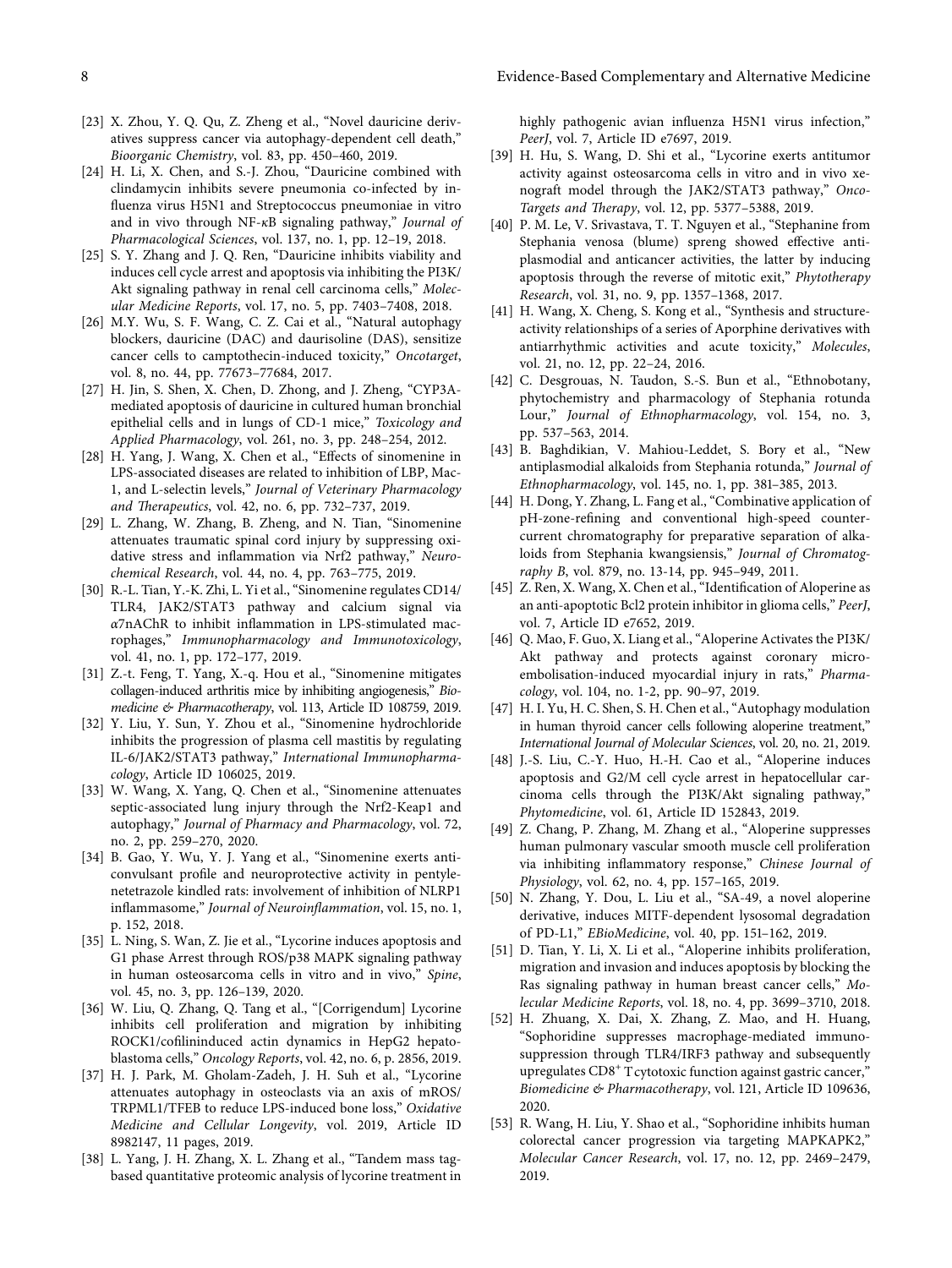- <span id="page-8-0"></span>[54] G. Ren, G. Ding, H. Zhang et al., "Antiviral activity of sophoridine against enterovirus 71 in vitro," *Journal of Ethnopharmacology*, vol. 236, pp. 124–128, 2019.
- [55] X. D. Chen, X. Y. Hua, X. M. Kong et al., "[Sophoridine inhibits the proliferation of human gastric cancer MKN45 cells and promotes apoptosis]," *Sheng Li Xue Bao*, vol. 70, no. 4, pp. 391–396, 2018.
- [56] D. Li, L. Dai, X. Zhao et al., "Novel sophoridine derivatives bearing phosphoramide mustard moiety exhibit potent antitumor activities in vitro and in vivo," *Molecules*, vol. 23, no. 8, 2018.
- [57] Z. Yue, T. Si, Z. Pan et al., "Sophoridine suppresses cell growth in human medulloblastoma through FoxM1, NF-kappaB and AP-1," *Oncology Letters*, vol. 14, no. 6, pp. 7941–7946, 2017.
- [58] S. Zhang, S. Guo, X. b. Gao et al., "Matrine attenuates high-fat diet-induced in vivo and ox-LDL-induced in vitro vascular injury by regulating the PKC*α*/eNOS and PI3K/Akt/eNOS pathways," *Journal of Cellular and Molecular Medicine*, vol. 23, no. 4, pp. 2731–2743, 2019.
- [59] P. Li, J. Lei, G. Hu et al., "Matrine mediates inflammatory response via gut microbiota in TNBS-induced murine colitis," *Frontiers in Physiology*, vol. 10, p. 28, 2019.
- [60] X. Yu, H. J. Seow, H. Wang et al., "Matrine reduces cigarette smoke-induced airway neutrophilic inflammation by enhancing neutrophil apoptosis," *Clinical Science*, vol. 133, no. 4, pp. 551–564, 2019.
- [61] W. W. Li, T. Y. Wang, B. Cao et al., "Synergistic protection of matrine and lycopene against lipopolysaccharideinduced acute lung injury in mice," *Molecular Medicine Reports*, vol. 20, no. 1, pp. 455–462, 2019.
- [62] J. Zhou, W. Ma, X. Wang et al., "Matrine suppresses reactive oxygen species (ROS)-Mediated MKKs/p38-induced inflammation in oxidized low-density lipoprotein (ox-LDL)- Stimulated macrophages," *Medical Science Monitor*, vol. 25, pp. 4130–4136, 2019.
- [63] Q. Li, J. Xu, Z. He et al., "The effects of matrine in combination with docetaxel on castration-resistant (Androgen-Independent) prostate cancer," *Cancer Management and Research*, vol. 11, pp. 10125–10133, 2019.
- [64] W.-W. Jiang, Y.-M. Wang, X.-Y. Wang, Q. Zhang, S.-M. Zhu, and C.-L. Zhang, "Role and mechanism of matrine alone and combined with acitretin for HaCaT cells and psoriasis-like murine models," *Chinese Medical Journal*, vol. 132, no. 17, pp. 2079–2088, 2019.
- [65] C. Wenjin and W. Jianwei, "Protective effect of gentianine, a compound from du huo Ji sheng tang, against Freund's complete adjuvant-induced arthritis in rats," *Inflammation*, vol. 40, no. 4, pp. 1401–1408, 2017.
- [66] G. O. Anyanwu, Nisar-ur-Rehman, C. E. Onyeneke, and K. Rauf, "Medicinal plants of the genus Anthocleista-a review of their ethnobotany, phytochemistry and pharmacology," *Journal of Ethnopharmacology*, vol. 175, pp. 648–667, 2015.
- [67] X. Rauf, S. Tang, Y. Jin et al., "Determination of the metabolic profile of gentianine after oral administration to rats by high performance liquid chromatography/electrospray ionizationtrap mass spectrometry," *Journal of Chromatography B*, vol. 989, pp. 98–103, 2015.
- [68] S. H. Tiong, C. Y. Looi, A. Arya et al., "Vindogentianine, a hypoglycemic alkaloid from Catharanthus roseus (L.) G. Don (Apocynaceae)," *Fitoterapia*, vol. 102, pp. 182–188, 2015.
- [69] H. Vaidya, R. K. Goyal, and S. K. Cheema, "Anti-diabetic activity of swertiamarin is due to an active metabolite, gentianine, that upregulates PPAR- $\gamma$  gene expression in 3T3-L1 cells," *Phytotherapy Research*, vol. 27, no. 4, pp. 624–627, 2013.
- [70] F. Peng, N. Zhang, C. Wang et al., "Aconitine induces cardiomyocyte damage by mitigating BNIP3-dependent mitophagy and the TNFalpha-NLRP3 signalling axis," *Cell Proliferation*, vol. 53, no. 1, Article ID e12701, 2020.
- [71] T. Guo, N. Cheng, J. Zhao, X. Hou, Y. Zhang, and N. Feng, "Novel nanostructured lipid carriers-loaded dissolving microneedles for controlled local administration of aconitine," *International Journal of Pharmaceutics*, vol. 572, Article ID 118741, 2019.
- [72] Y. Wang, Y. Shan, Y. Wang et al., "Aconitine inhibits androgen synthesis enzymes by rat immature Leydig cells via down-regulating androgen synthetic enzyme expression in vitro," *Chemico-Biological Interactions*, vol. 312, Article ID 108817, 2019.
- [73] X. Zhan, W. Zhang, T. Sun et al., "Bulleyaconitine A effectively relieves allergic lung inflammation in a murine asthmatic model," *Medical Science Monitor*, vol. 25, pp. 1656–1662, 2019.
- [74] M. X. Xie, H. Q. Zhu, R. P. Pang et al., "Mechanisms for therapeutic effect of bulleyaconitine A on chronic pain," *Molecular Pain*, vol. 14, Article ID 1744806918797243, 2018.
- [75] M. X. Xie, J. Yang, R. P. Pang et al., "Bulleyaconitine A attenuates hyperexcitability of dorsal root ganglion neurons induced by spared nerve injury: the role of preferably blocking Nav1.7 and Nav1.3 channels," *Molecular Pain*, vol. 14, Article ID 1744806918778491, 2018.
- [76] M.-X. Xie, R.-P. Pang, J. Yang et al., "Bulleyaconitine A preferably reduces tetrodotoxin-sensitive sodium current in uninjured dorsal root ganglion neurons of neuropathic rats probably via inhibition of protein kinase C," *Pain*, vol. 158, no. 11, pp. 2169–2180, 2017.
- [77] Y. Bin, Y. Xiao, D. Huang et al., "Theophylline inhibits cigarette smoke-induced inflammation in skeletal muscle by upregulating HDAC2 expression and decreasing NF-*κ*B activation," *American Journal of Physiology-Lung Cellular and Molecular Physiology*, vol. 316, no. 1, pp. L197–L205, 2019.
- [78] T. Mitani, T. Takaya, N. Harada et al., "Theophylline suppresses interleukin-6 expression by inhibiting glucocorticoid receptor signaling in pre-adipocytes," *Archives of Biochemistry and Biophysics*, vol. 646, pp. 98–106, 2018.
- [79] L. Gallelli, D. Falcone, R. Cannataro et al., "Theophylline action on primary human bronchial epithelial cells under proinflammatory stimuli and steroidal drugs: a therapeutic rationale approach," *Drug Design, Development and Therapy*, vol. 11, pp. 265–272, 2017.
- [80] P. Richette, M. Doherty, E. Pascual et al., "2016 updated EULAR evidence-based recommendations for the management of gout," *Annals of the Rheumatic Diseases*, vol. 76, no. 1, pp. 29–42, 2017.
- [81] N. Saini, D. Singh, and R. Sandhir, "Bacopa monnieri prevents colchicine-induced dementia by anti-inflammatory action," *Metabolic Brain Disease*, vol. 34, no. 2, pp. 505–518, 2019.
- [82] A. Berdeli, O. Senol, and G. Talay, "Treatment of familial mediterranean fever with canakinumab in patients who are unresponsive to colchicine," *European Journal of Rheumatology*, vol. 6, no. 2, pp. 85–88, 2019.
- [83] B. Tucker, R. Kurup, J. Barraclough et al., "Colchicine as a novel therapy for suppressing chemokine production in patients with an acute coronary syndrome: a pilot study," *Clinical 8erapeutics*, vol. 41, no. 10, pp. 2172–2181, 2019.
- [84] Y. Liang, H.-F. Zhou, M. Tong, L. Chen, K. Ren, and G.-J. Zhao, "Colchicine inhibits endothelial inflammation via NLRP3/CRP pathway," *International Journal of Cardiology*, vol. 294, p. 55, 2019.